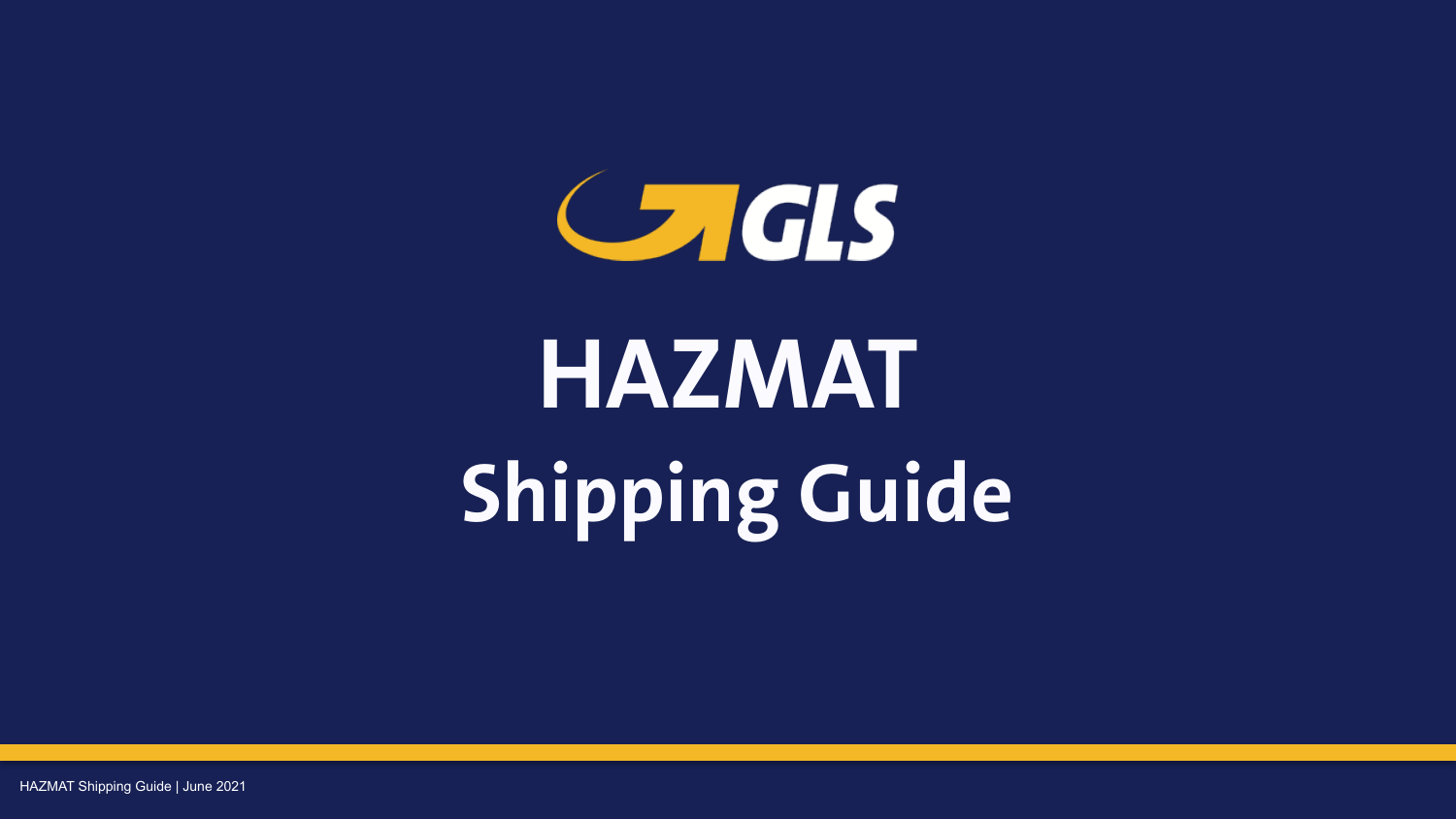**Shipping hazardous materials is heavily regulated. All steps must be followed or your shipment may be delayed.**



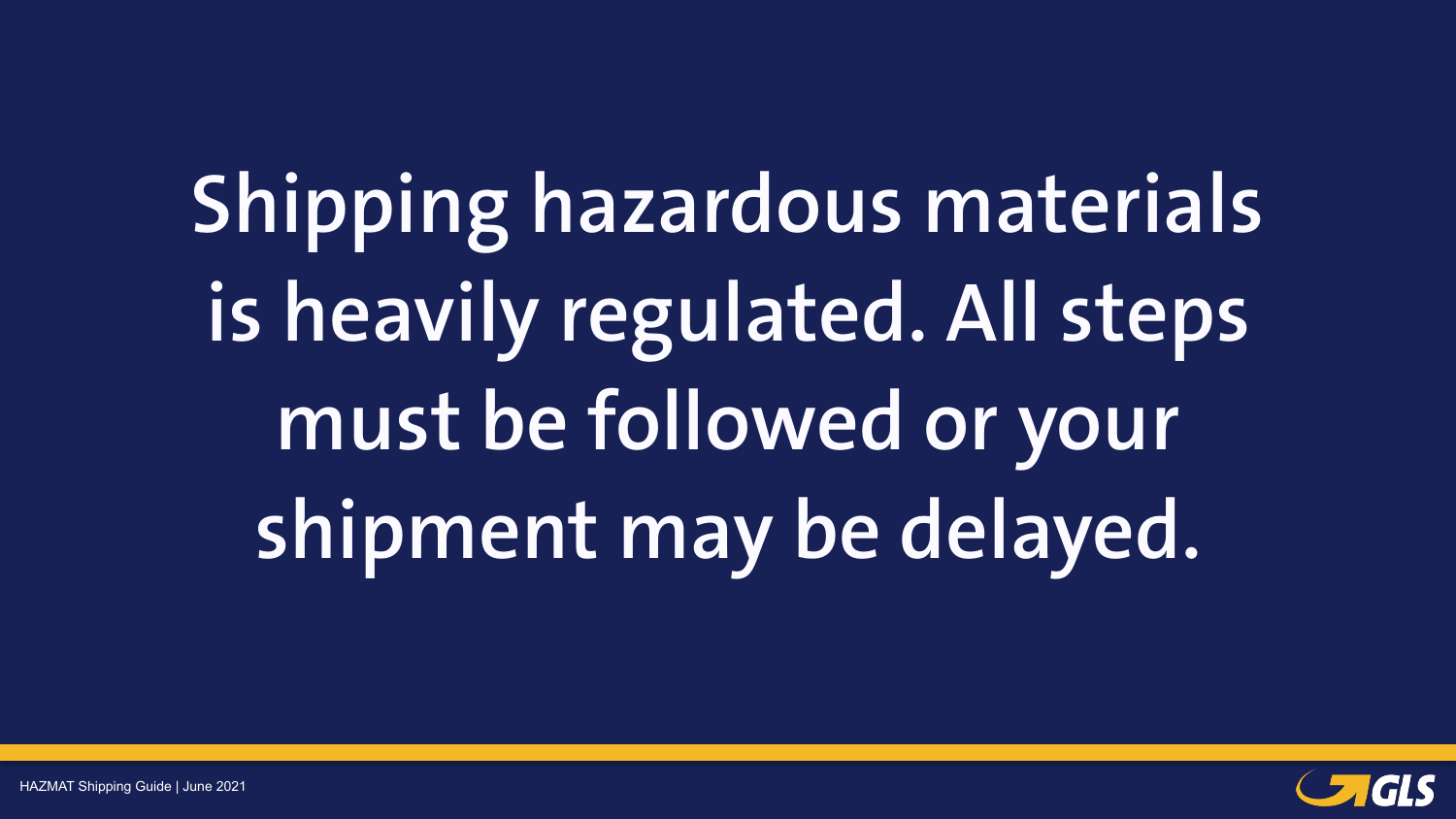**GLS does NOT haul any hazardous materials in containers larger than 55 gallons.**

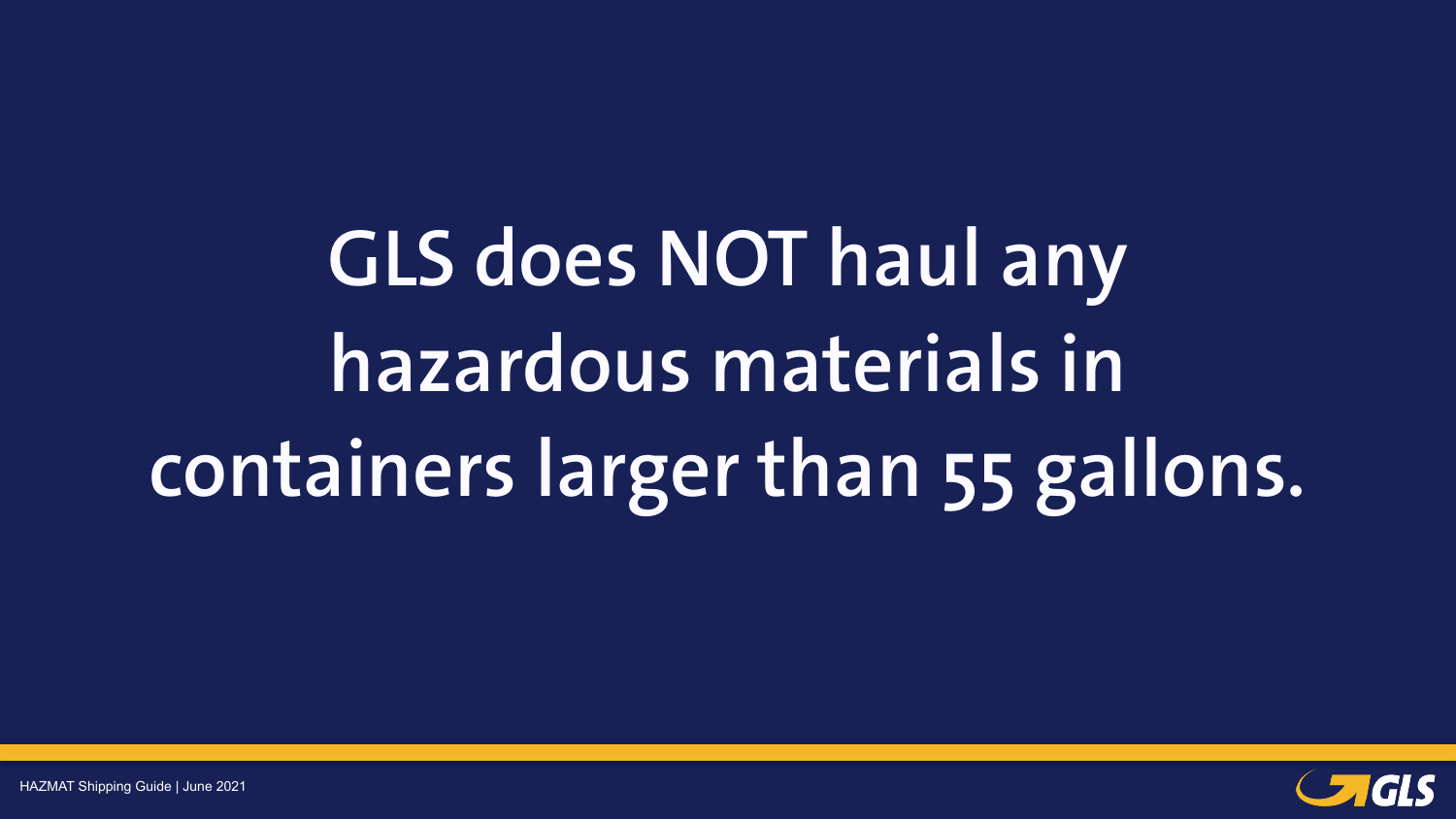# **What we transport**

- **• 1.1, 1.2, 1.3 Explosives**
- **• 2.3 Inhalation Hazard**
- **• 5.2 Organic Peroxide (temp controlled)**
- **• 4.3 Dangerous When Wet**
- **• 7 III Radioactive**
- **• 6.1 Poison Inhalation Hazard**





# **What we DON'T transport**

- ! **1.4, 1.5, 1.6 explosives**
- ! **2.1, 2.2, 3 (non) flammable gas**
- ! **4.1, 4.2 Combustible/ Flammable Solid**
- ! **5.1 Oxidizer, 5.2 Organic Peroxide**
- ! **6.1 Poison (NOT Inhalation Hazard)**
- ! **Class 9 Miscellaneous**
- ! **Less than 55 gal per container**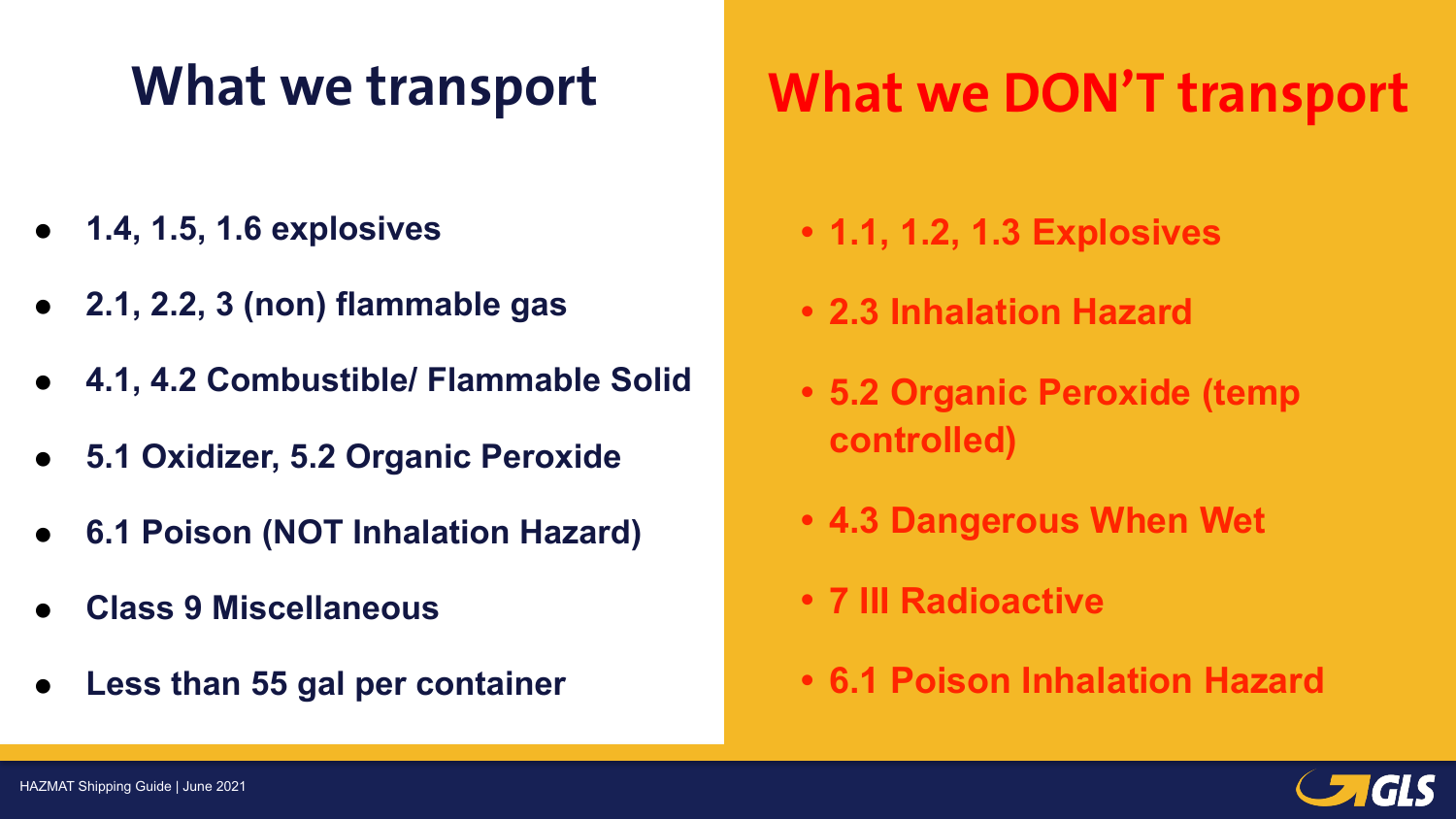

### GLS does NOT transport hazardous materials in quantities of 56 gallons or more.

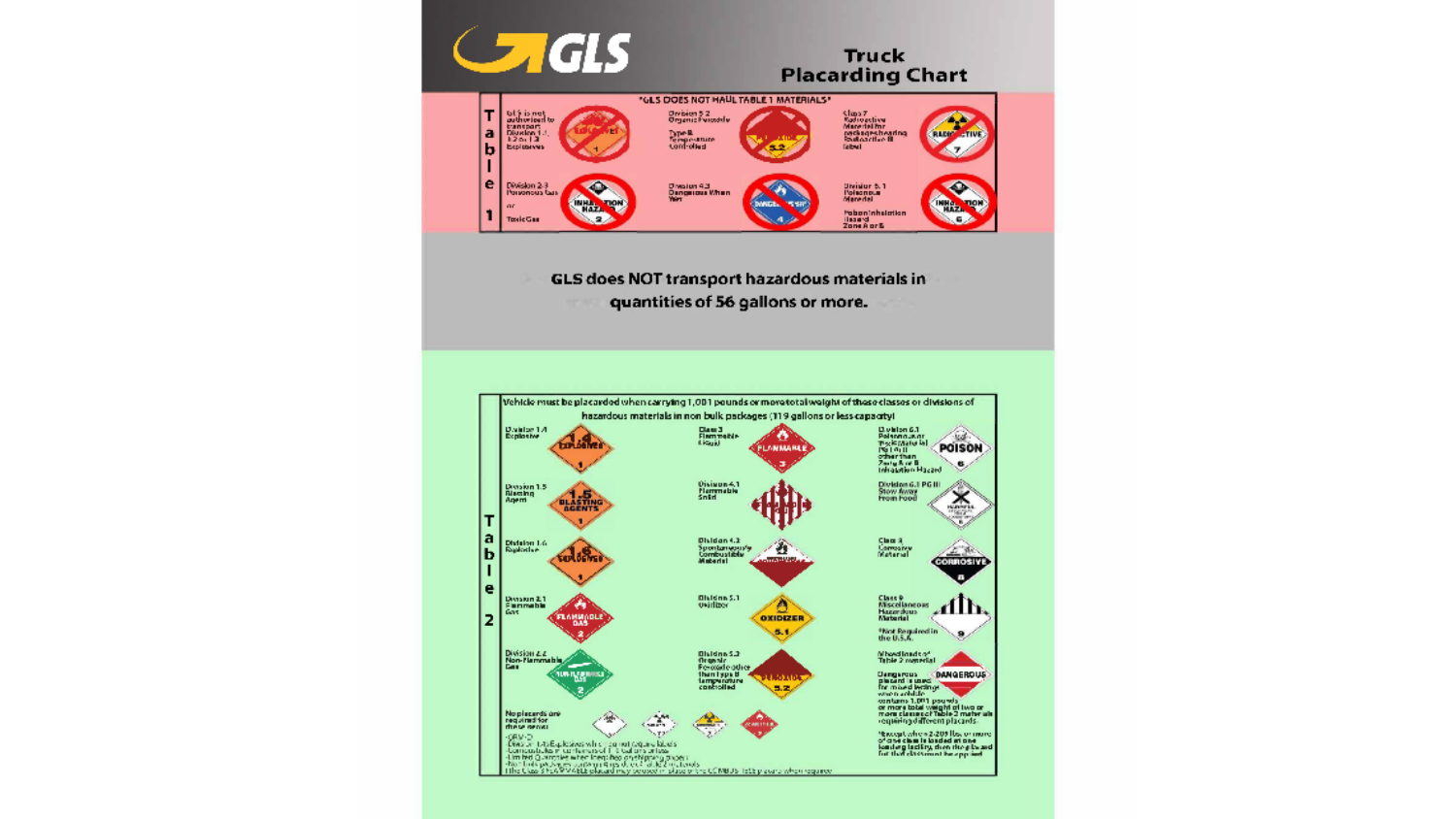



**Bill of Lading Your Bill of Lading (BOL) must be filled out correctly to ship hazardous materials. Your BOL must contain the following information in the correct order:**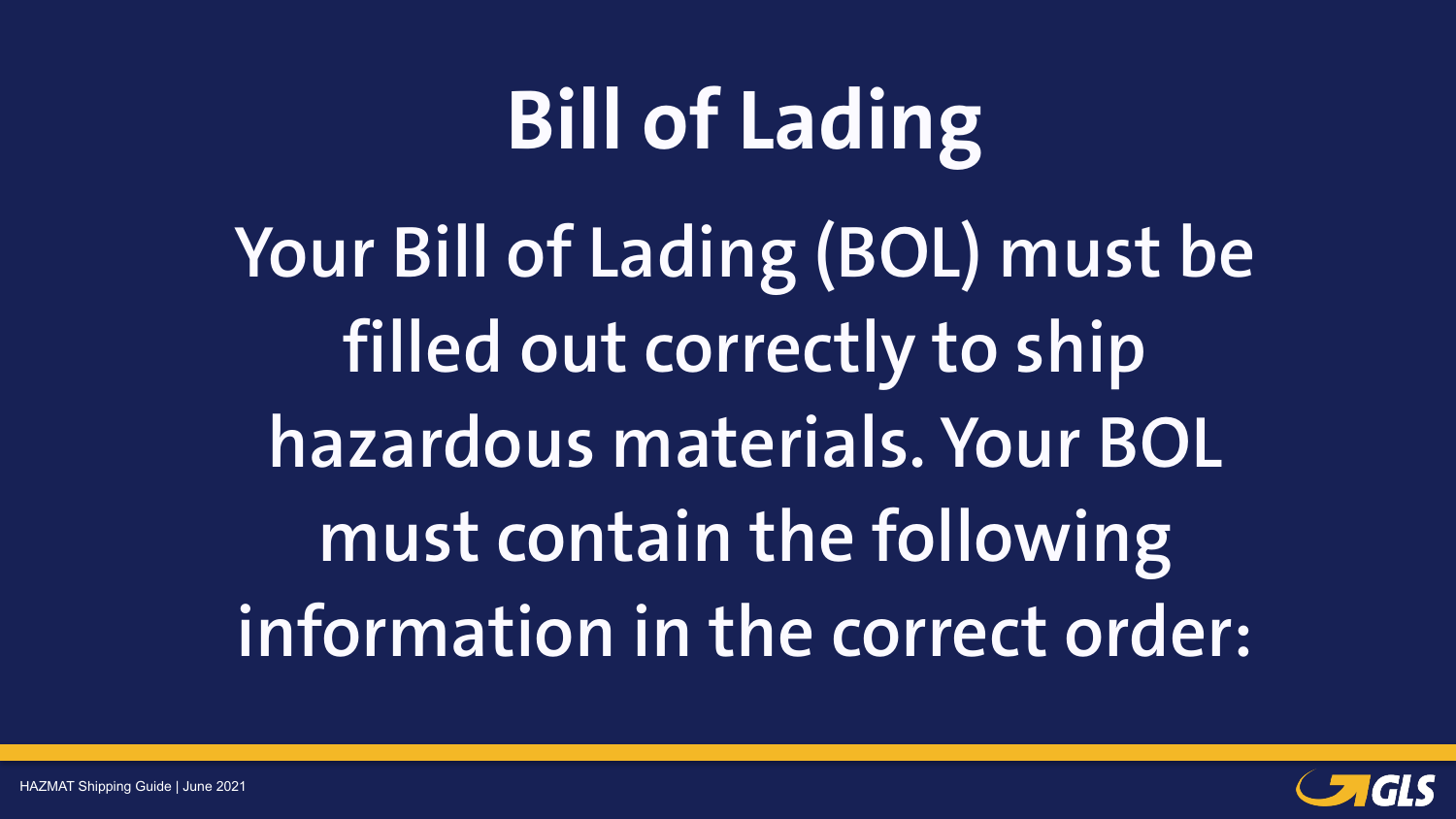### -Proper Shipping Name (from the ERG or Hazardous Materials Manual)

### $-UN#$

- -Hazard Class
- -Packing Group

### \*Information must be listed before any other information in the body

of the BOL.

## \*All HAZMAT shipments must have an accessible 24-hour emergency





response contact number.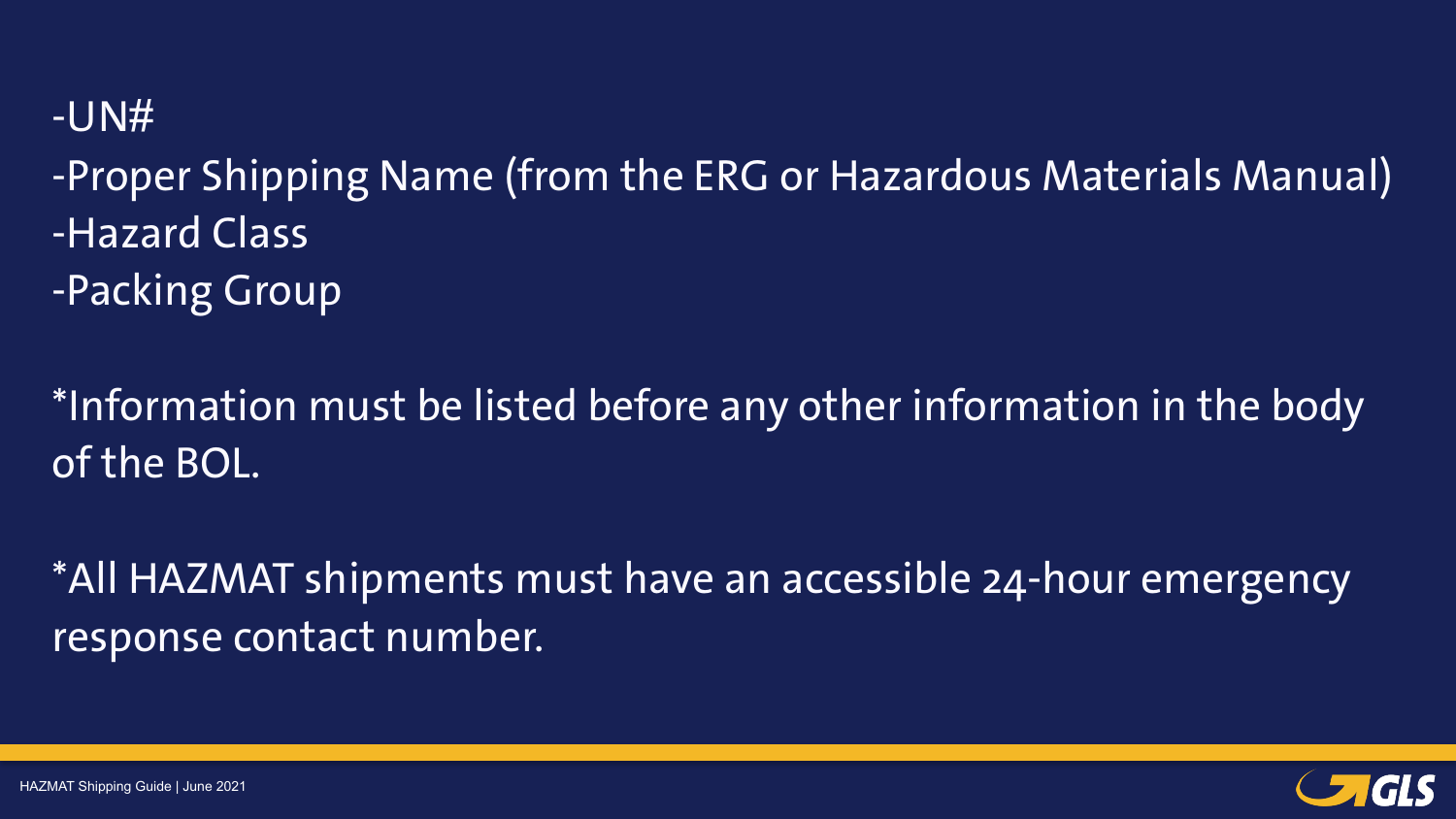

### **SHIPPER (FROM)**

**NAME** 

STREET AND NO.

CITY AND STATE

PHONE

### BILL TO (IF DIFFERENT THAN ABOVE)

**NAME** 

STREET AND NO.

**CITY AND STATE** 

ZIP

**ZIP** 

**PHONE** 

| <b>NUMBER</b><br><b>DAGRASSIS</b> | $\left\langle X_{1}^{n}\right\rangle$ |          | Е.М. количильное составляется своих выполняется малов<br>THERMAL <b>MIST</b> DALLER CESHIFYER WARE WARD CLASS |            |
|-----------------------------------|---------------------------------------|----------|---------------------------------------------------------------------------------------------------------------|------------|
|                                   | È                                     |          |                                                                                                               |            |
|                                   |                                       |          |                                                                                                               |            |
|                                   | <b>SAN SERIES</b>                     |          |                                                                                                               |            |
|                                   |                                       |          |                                                                                                               |            |
|                                   |                                       |          |                                                                                                               |            |
|                                   |                                       |          |                                                                                                               |            |
|                                   |                                       |          |                                                                                                               |            |
|                                   | <b>RESURVATION</b>                    |          |                                                                                                               |            |
|                                   | <b>TELLE</b>                          |          |                                                                                                               |            |
|                                   |                                       |          |                                                                                                               |            |
| C.O.D.                            |                                       | L.       | THE LETTHES C.O.D. MUST APPEAR<br><b>CONSIGNER'S NAME ABOVE.</b><br><b>REPPER SELECT</b>                      |            |
| ŝ                                 |                                       | ž.<br>ä. | <b>CASHER CHECK ONLY</b><br><b>C.O.D. FEE PAID BY</b><br><b>SHIPPER</b>                                       | cor<br>CO. |
|                                   | (AMOUNT)                              |          | SHIPPER SCANDURE                                                                                              |            |

"This is to certify that the above named materials are properly classified, described, packaged, a transportation, according to the applicable regulations of the Department of Transportation and

NOTE (2) LIABILITY LIMITATION FOR LOSS OR DAMAGE ON THIS SHIP) BE APPLICABLE. SEE 49 U.S.C. & 14706 (c)(1)(A) and (B)

NOTE (3) Commodities requiring special or additional care or attention in hand ing must be marked and packaged as to ensure safe transportation with ordinal Sec. 2(e) of NMFC Item 360.

NOTE (4) FOR INFORMATIONAL PURPOSES ONLY:

32032/223, estimatic the chamifications and tastificial effect on the date of the inner of this 201 of Lading, the property carrier (the word carrier being understeed throughout the contrast as meaning any person or corporation in possession and destination. It is entropy agreed, as to each narrier of all or any of said peoperty over all or any perform of said such and<br>and conditions of the Uniform Densatic Straight Sill of Lating art forth (i) in Uniform Fre QUOTE # **DATE TOTAL** THIS CONTRACT IS SUBJECT TO PROVISIONS STATED BELOW OPEN ACCOUNTS-PAYABLE-MANTECA, CA

STRAIGHT BILL OF LADING SHIPPERS NO.

ORIGINAL-NOT NEGOTIABLE P.O. NO.

|                                                     |                            | <b>CONSIGNEE (TO)</b> |                                                           |           |                                                                                                                      |
|-----------------------------------------------------|----------------------------|-----------------------|-----------------------------------------------------------|-----------|----------------------------------------------------------------------------------------------------------------------|
| NAME.                                               |                            |                       |                                                           |           |                                                                                                                      |
|                                                     | STREET AND NO.             |                       |                                                           |           |                                                                                                                      |
|                                                     | <b>CITY AND STATE</b>      |                       |                                                           |           | ZIP                                                                                                                  |
| <b>PHONE</b>                                        |                            |                       |                                                           |           |                                                                                                                      |
|                                                     |                            |                       |                                                           |           |                                                                                                                      |
|                                                     |                            |                       |                                                           |           |                                                                                                                      |
|                                                     |                            |                       |                                                           |           |                                                                                                                      |
|                                                     |                            |                       |                                                           |           |                                                                                                                      |
|                                                     |                            |                       |                                                           |           |                                                                                                                      |
|                                                     | Liftgate Service           |                       | Inside Delivery                                           |           | <b>Residential Delivery</b>                                                                                          |
| <b>CONTRACTOR</b>                                   |                            |                       | <b>CLARKWEIGNE</b>                                        |           | SHIPPICR SHILDCT                                                                                                     |
| IMPON MATH                                          | $L = 2EK$                  | 常期期限                  | WITT'L<br>JEN FILL                                        | THE GROUP | <b>FREDGHT CHARGES ARE</b><br>TO BE PREPAID UNLESS<br>MARKED COLLECT                                                 |
|                                                     |                            |                       |                                                           |           | COLLECT                                                                                                              |
|                                                     |                            |                       |                                                           |           | SUBJECT TO SECTION 2 OF<br><b>CONDITIONS OF APPIACABLE</b><br>BILL OF LADDEL OF THIS                                 |
|                                                     |                            |                       |                                                           |           | <b>NEINENT IS TO BE DELIS-</b><br>ERED TO THE CONSIGNEE                                                              |
|                                                     |                            |                       |                                                           |           | WITHOUT RECOURSE ON THE<br>CONSIDERED THE CONSIDERED<br>SHALL SHOW THE FOLLOWEND                                     |
|                                                     |                            |                       |                                                           |           | STATEMENT THE CAREER<br>REMIA NOT MAKE DELIVERY<br>OF THIS SHEPSIENT WITHOUT                                         |
|                                                     |                            |                       |                                                           |           | PERSONAL TO THEFT AND<br>ALL OTHER LARFUL GIARD<br><b>SCA</b>                                                        |
|                                                     |                            |                       |                                                           |           | <b>CONSULATE SILAUNTURE</b>                                                                                          |
|                                                     |                            |                       |                                                           |           | NGTC . Where the rate is dependent<br>en value, siègean are required le                                              |
|                                                     |                            |                       |                                                           |           | rials specifically is writing the agreed.<br>or deduced value of the property. The<br>speed or declared value of the |
|                                                     |                            |                       |                                                           |           | intention eller-filmed in phenomena<br>ley'den shipper to be motif exceeding                                         |
|                                                     |                            |                       |                                                           |           | 2. President and the projection                                                                                      |
| IN THE ROX BEFORE                                   | 4.                         |                       | REMIT CO.D. TO: OF DIPPERENT THAT SHIPPER ABOVE)          |           |                                                                                                                      |
|                                                     |                            |                       |                                                           |           |                                                                                                                      |
| <b><i>BECINES CHECK OK</i></b>                      |                            |                       |                                                           |           |                                                                                                                      |
| SIGNEE                                              |                            |                       | CITY: The contract of the contract of the contract of the |           | state are a structured                                                                                               |
| marked and labeled, and are in proper condition for |                            |                       |                                                           |           |                                                                                                                      |
| d the NMPC."                                        |                            |                       |                                                           |           |                                                                                                                      |
| PMENT MAY                                           |                            | NUMBER OF PHOTO: --   |                                                           |           |                                                                                                                      |
| dling or stow-                                      | <b>GLS AGENT OR DRIVER</b> |                       |                                                           |           |                                                                                                                      |
| ary care. See                                       |                            |                       |                                                           |           |                                                                                                                      |
|                                                     |                            |                       | DATE And the contract of the contract of the              |           |                                                                                                                      |